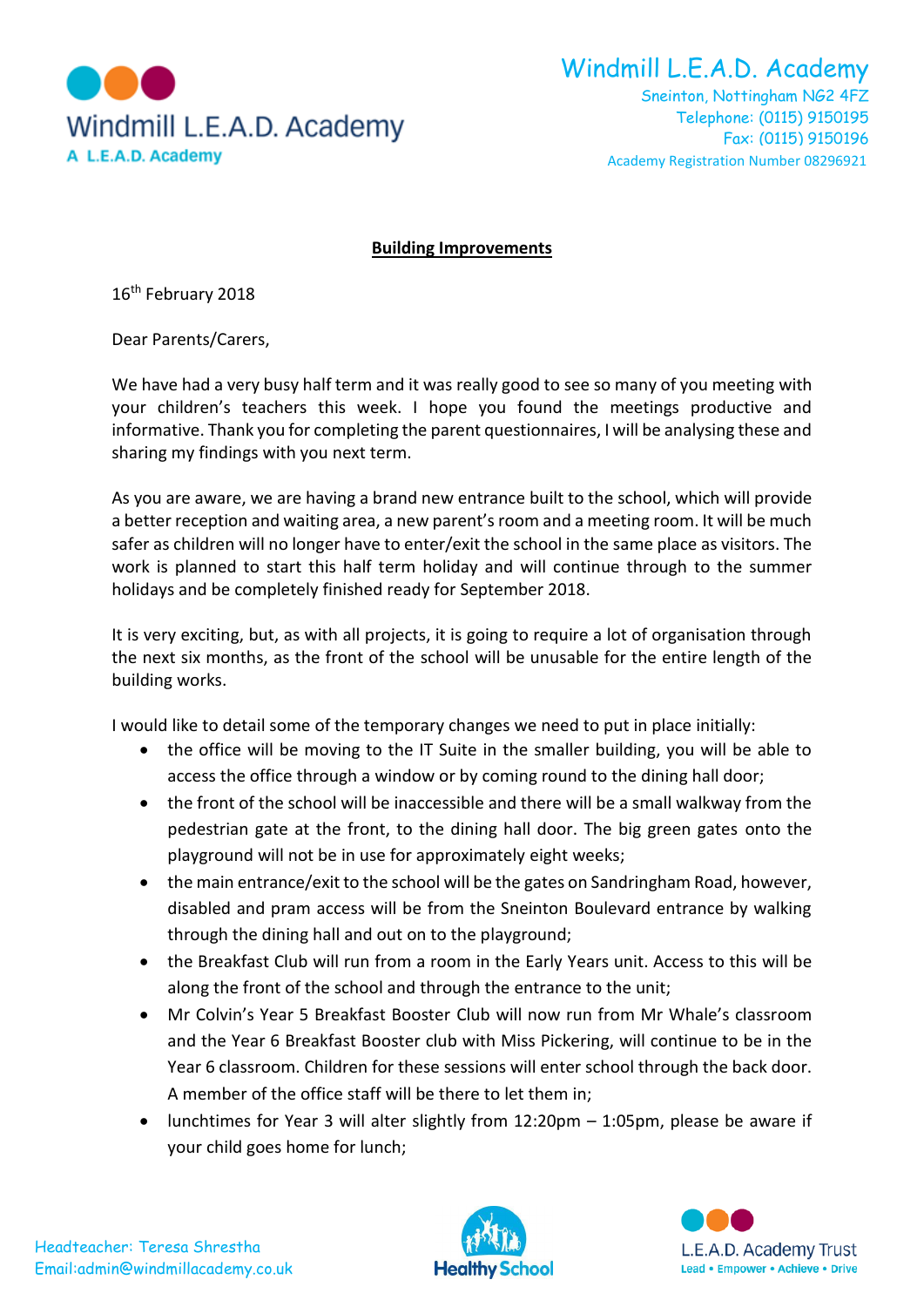

Sneinton, Nottingham NG2 4FZ Telephone: (0115) 9150195 Fax: (0115) 9150196 Academy Registration Number 08296921

We have had to adjust how we enter the building at the beginning of the day:

- all clubs will be dismissed and brought to the back of the school to meet parents/carers;
- the Early Years Unit entrances remain the same;
- Key Stage One classes will go in as usual; class 4FP will line up along the trim trail and enter via the black gates at the back of the school;
- Year 3 and 6 classes will line up as usual and enter through the white double doors;
- class 4JH will line up outside class 1LF and enter through this class;
- class 5JW will line up and go through class 1OW;
- class 5HM will line up and go through class 2SS.

At the end of the day:

- Key Stage One classes will be collected as usual at 3:05pm;
- both Year 3 classes will wait behind the black gates at the back of the school to be collected;
- both Year 6 classes and 4FP will exit from the white double doors;
- classes 4JH, 5JW and 5HM will come through the Key Stage One classrooms they entered in the morning.

We have practised these arrangements and had a fire drill, so that we are organised and prepared for the coming changes.

Thank you for your co-operation and as always, please do not hesitate to come and arrange to see me if you have anything you'd like to discuss.

Have a lovely half term holiday and we'll see you on **Tuesday 27th February** (Monday 26th is a staff training day).

Best wishes

Teresa Shrestha Headteacher